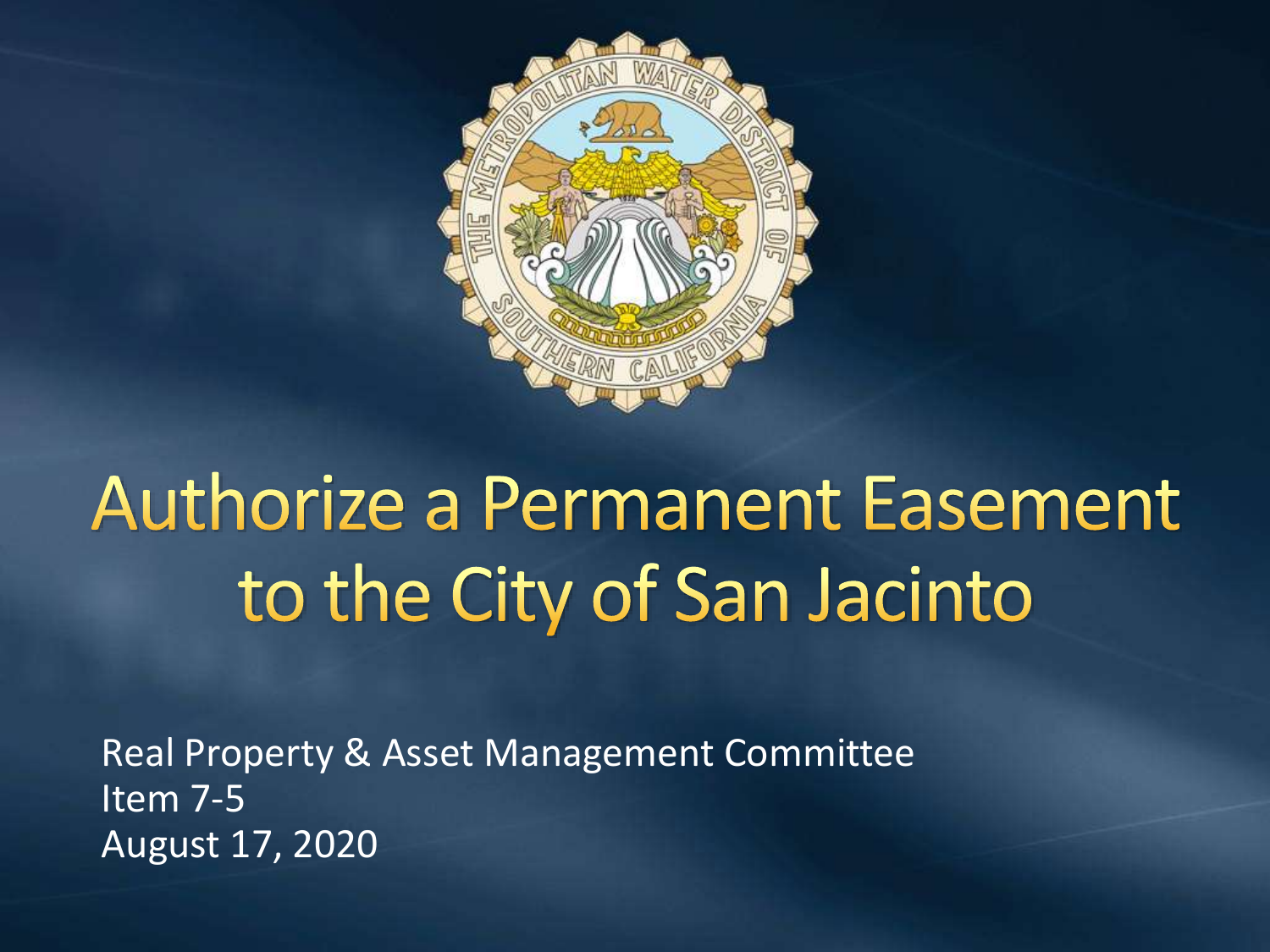#### **Distribution System Map**



Real Property & Asset Management Item 7-5 Slide 2 August 17, 2020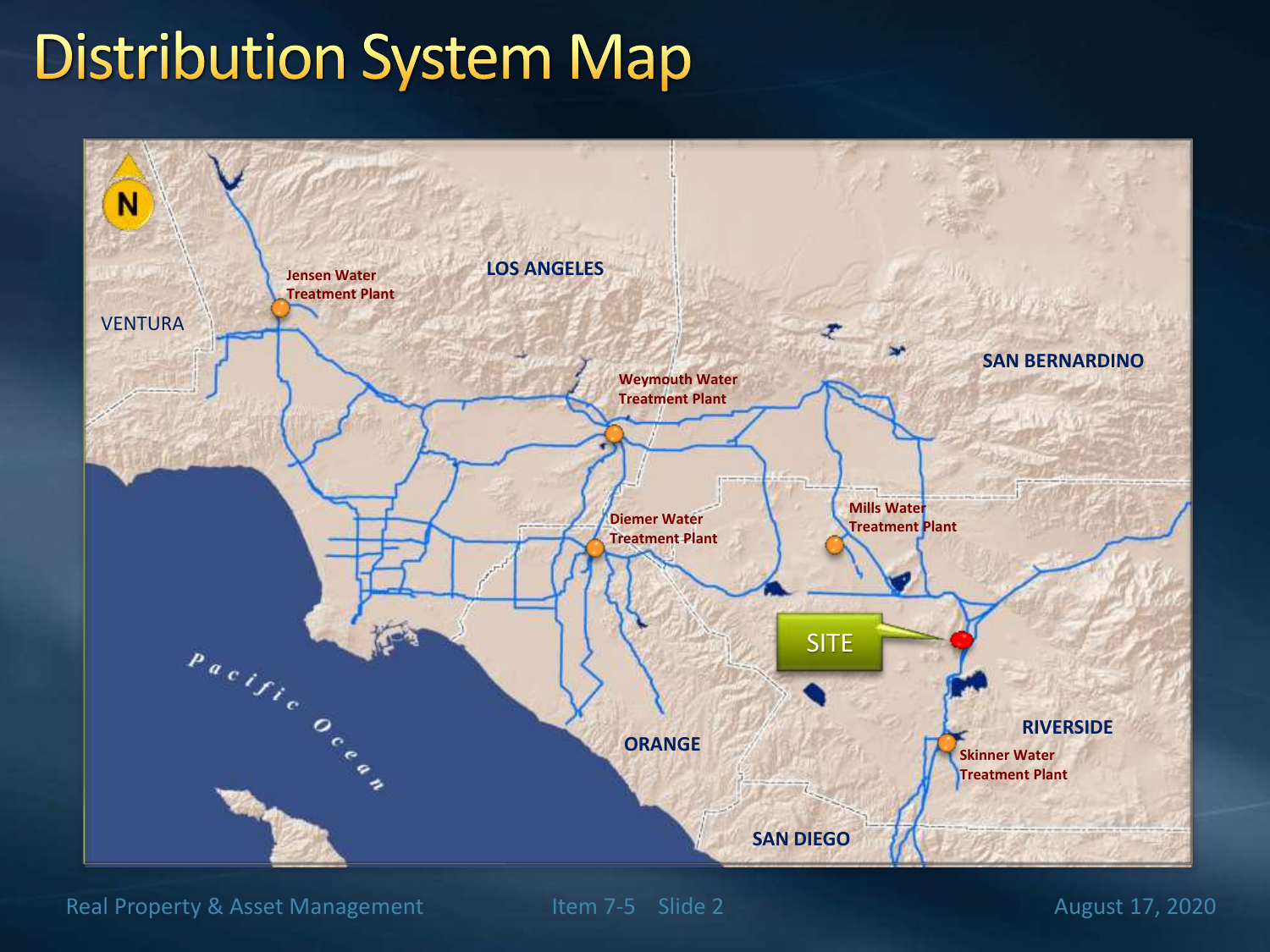### **General Location Map**



Real Property & Asset Management Item 7-5 Slide 3 August 17, 2020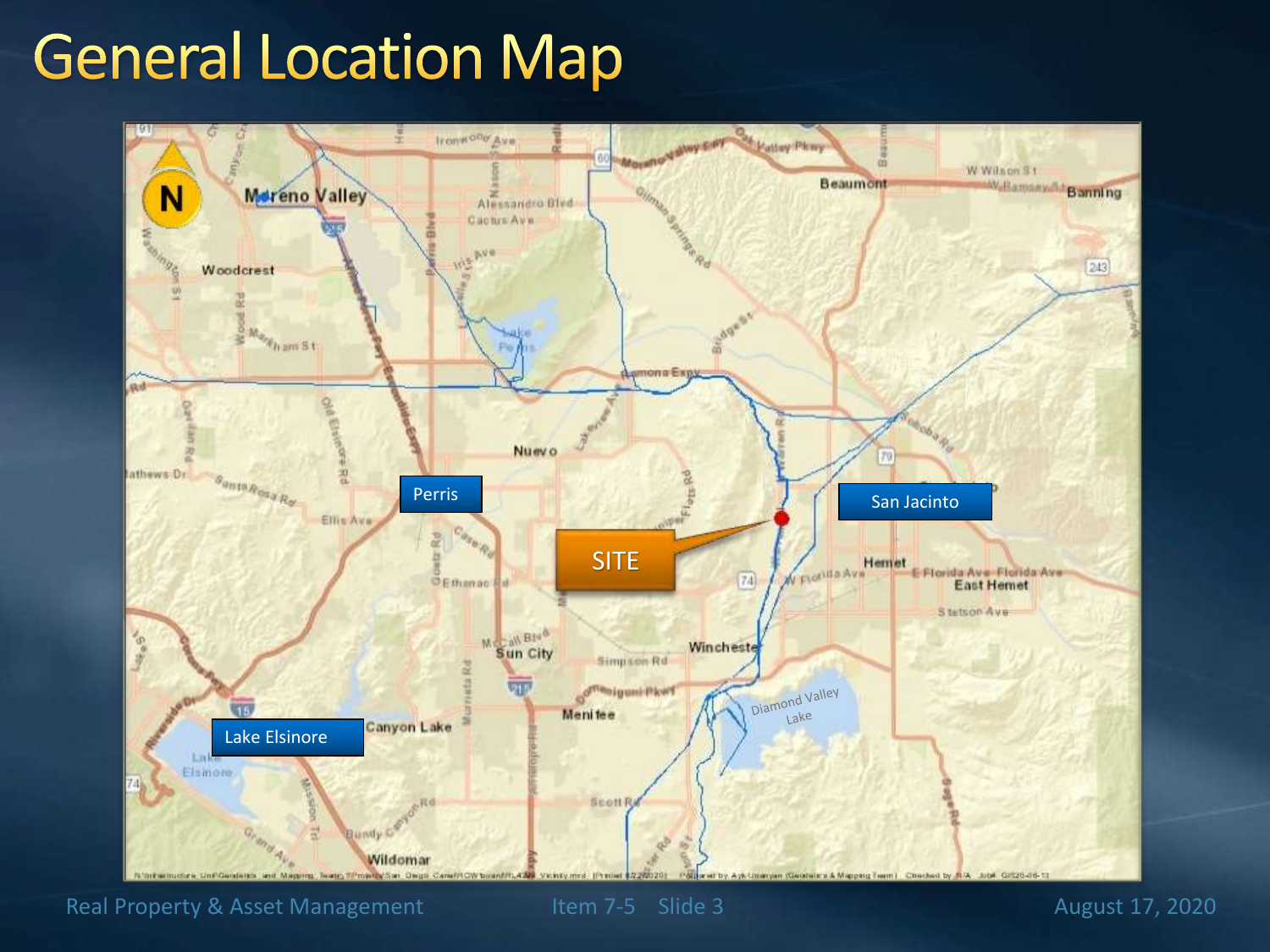### **Site Map**



Real Property & Asset Management Item 7-5 Slide 4 August 17, 2020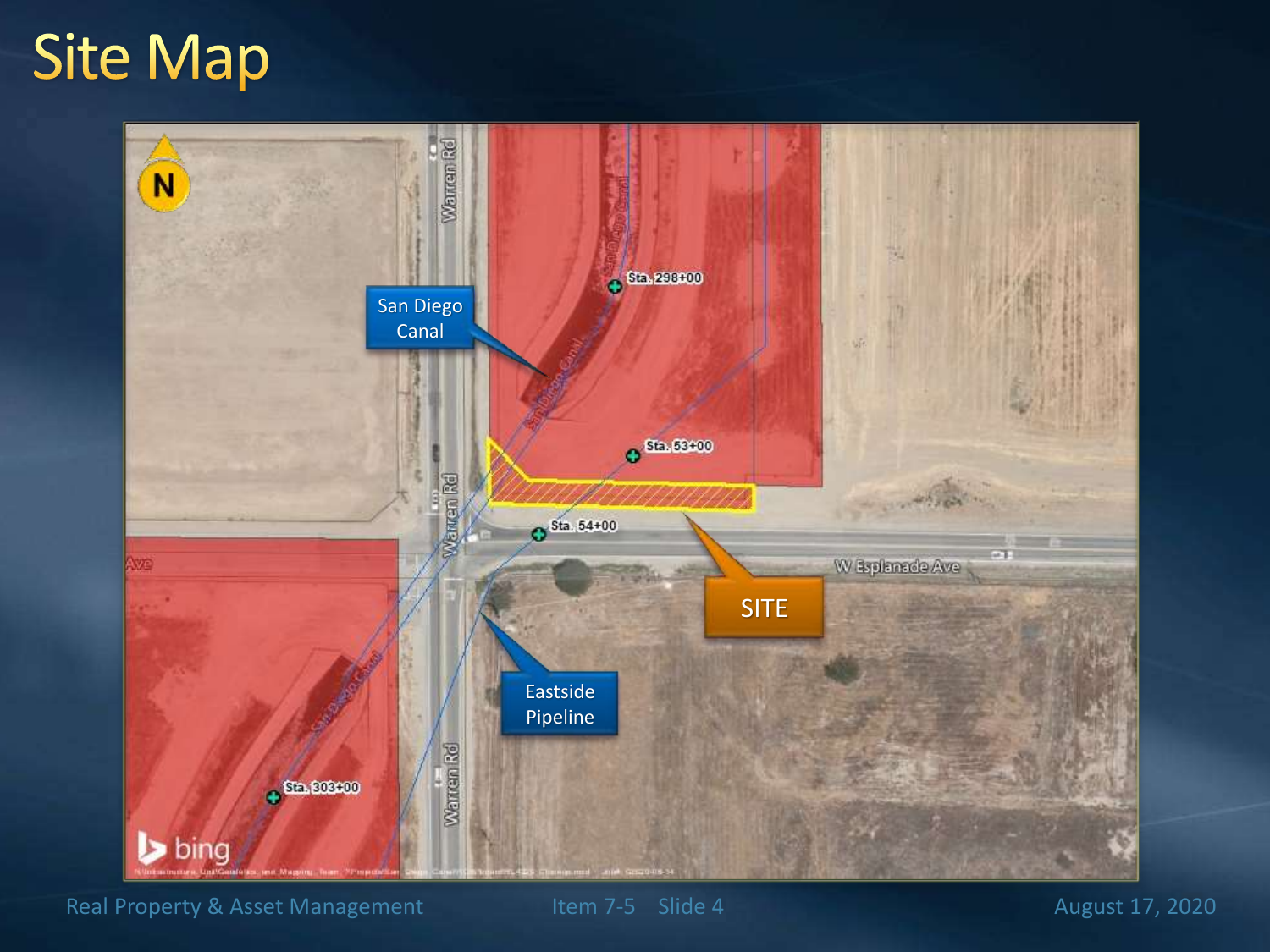## **Key Provisions**

**Compatible use between two public entities** with prior rights provisions for Metropolitan

**• The fair market value is \$1,100, as determined** by an appraisal

**All plans for construction, as well as significant** repair, maintenance, and replacement, must be reviewed and approved by Metropolitan prior to commencement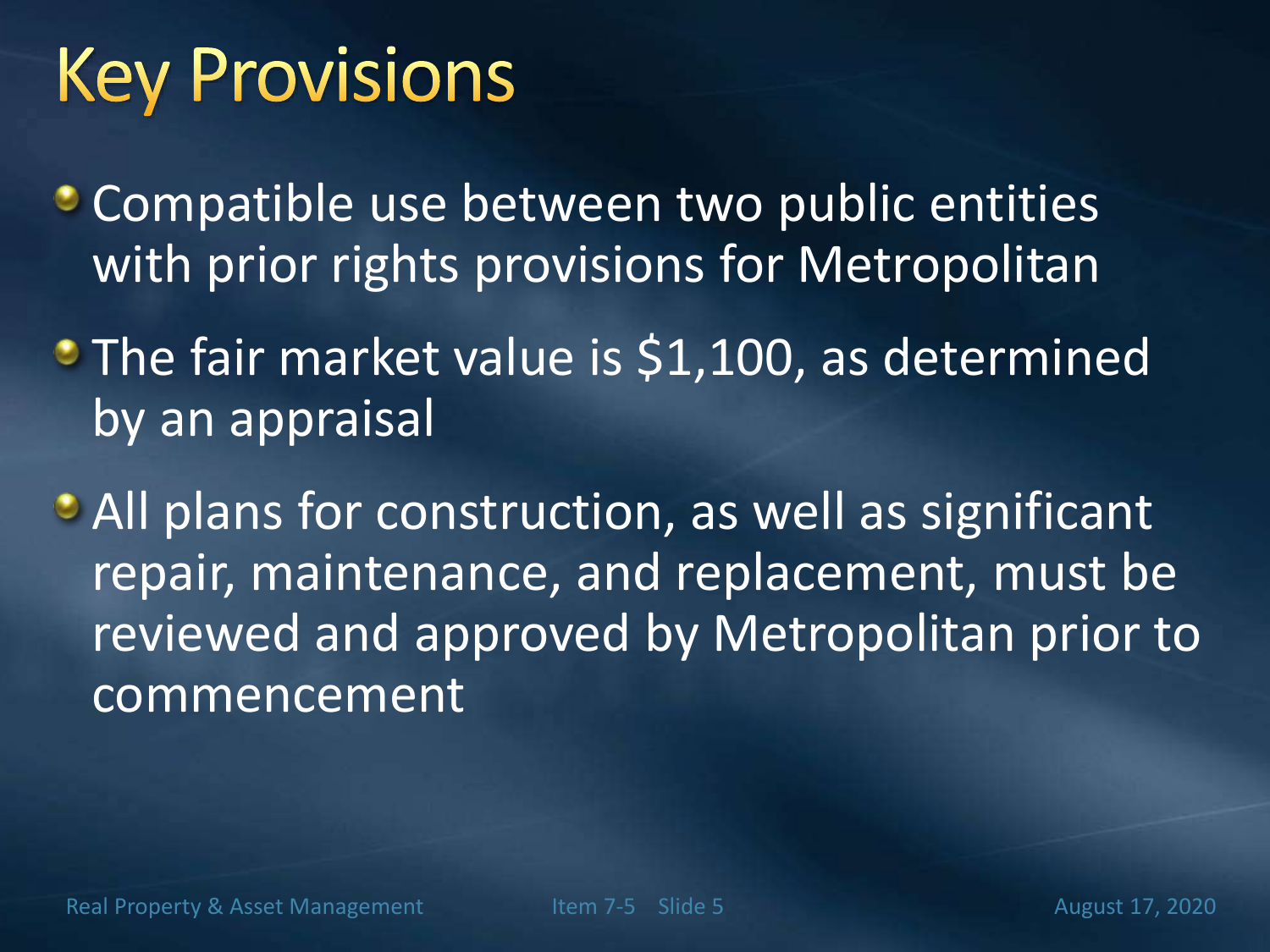## **Board Options**

#### Option #1

- **Review and consider the City of San** Jacinto's adopted Mitigated Negative Declaration and take related CEQA actions and authorize the General Manager to grant a permanent easement for public road purposes to the City of San Jacinto. • Option #2
	- Do not authorize the easement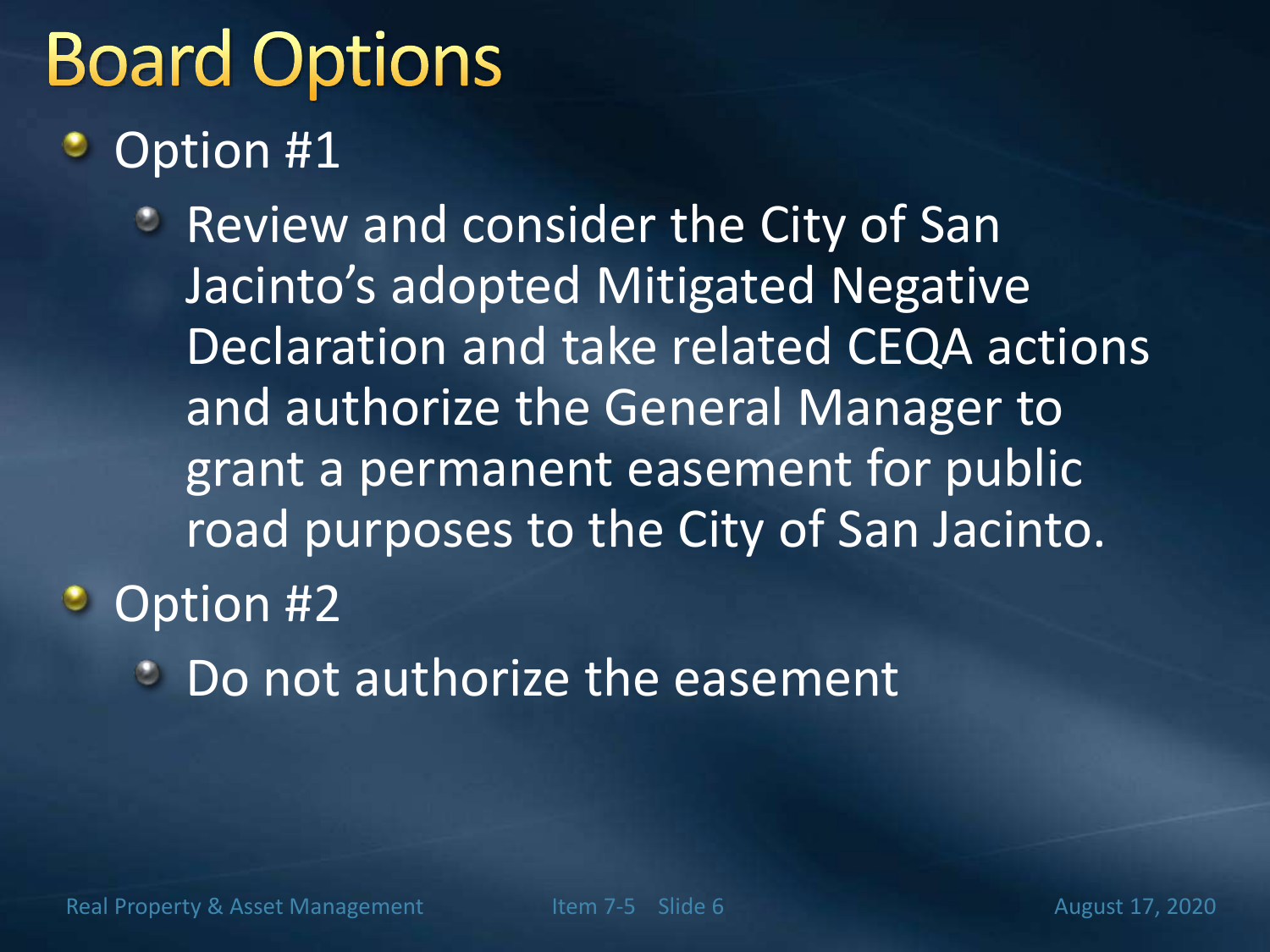## **Staff Recommendation**

#### Option #1٥